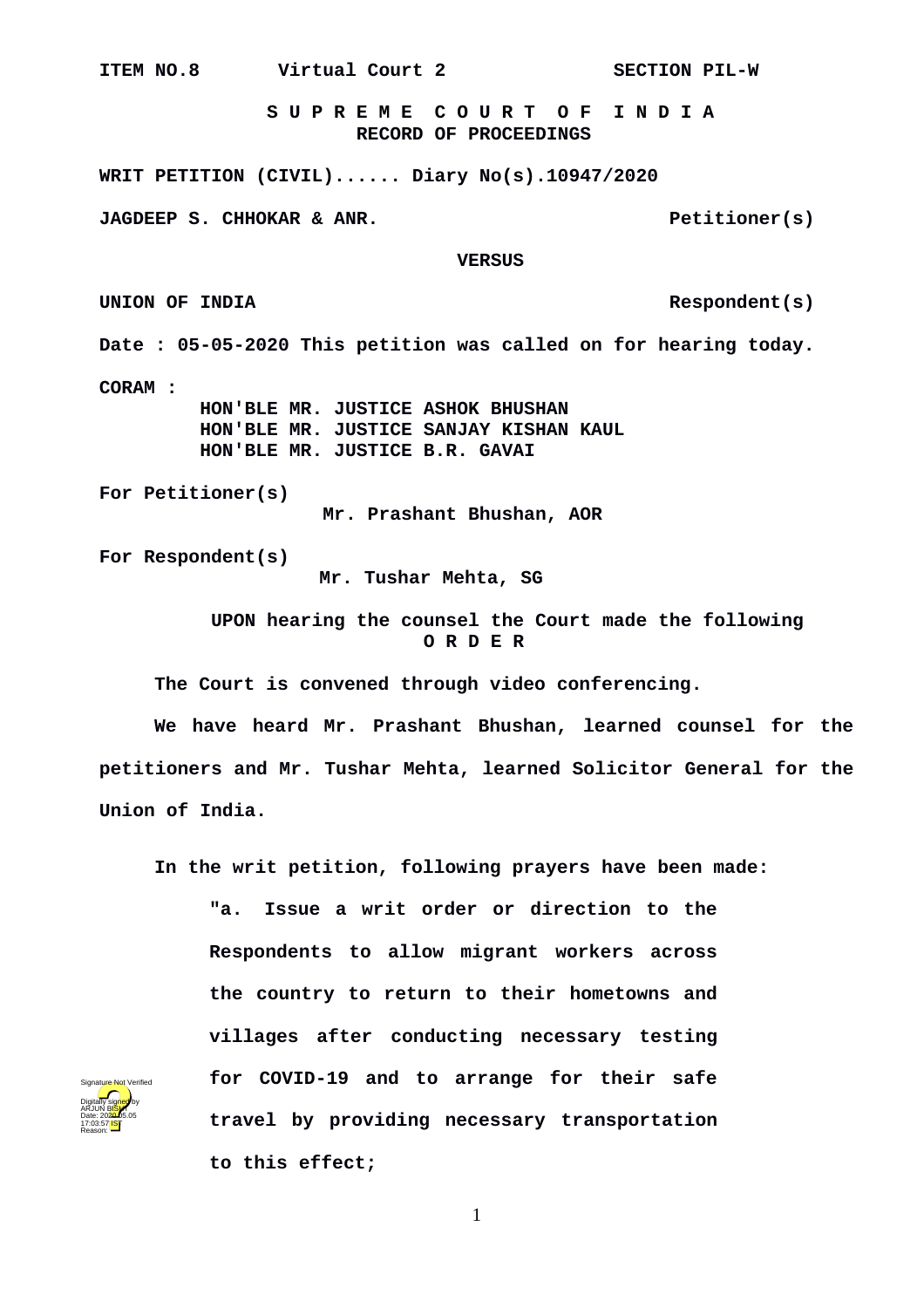**b. Pass such other order as this Hon'ble Court may deem fit and proper in the facts and circumstances of the instant case."**

**Mr. Tushar Mehta, learned Solicitor General submits that after filing of the writ petition, the reliefs which have been claimed in the writ petition, have been substantially granted since the Government has issued order on 29.03.2020 accepting for movement of workers, who were migrant workers, pilgrims, tourists and students who had stranded at different places and could not move from one place to another. It is further submitted by Mr. Tushar Mehta that the above was already under contemplation even before filing of the writ petition and the Government was considering the same. He further submits that subsequently further orders have been passed on 01.05.2020 and thereafter for facilitating the movement of the aforesaid category of stranded persons, Government is taking all steps with regard to mitigating the hardship of migrant workers who had stranded.** 

**Mr. Prashant Bhushan, learned counsel has submitted that the migrants have to pay 15% of the ticket fair which is not possible for them to bear at this moment.** 

**Mr. Tushar Mehta, learned Solicitor General has submitted that with regard to ticket fair the appropriate steps have to be taken by the Railways and by the concerned State Government. At this moment, no such statement can be made as to what amount is being taken from the migrant workers. He further submitted that Union of**

2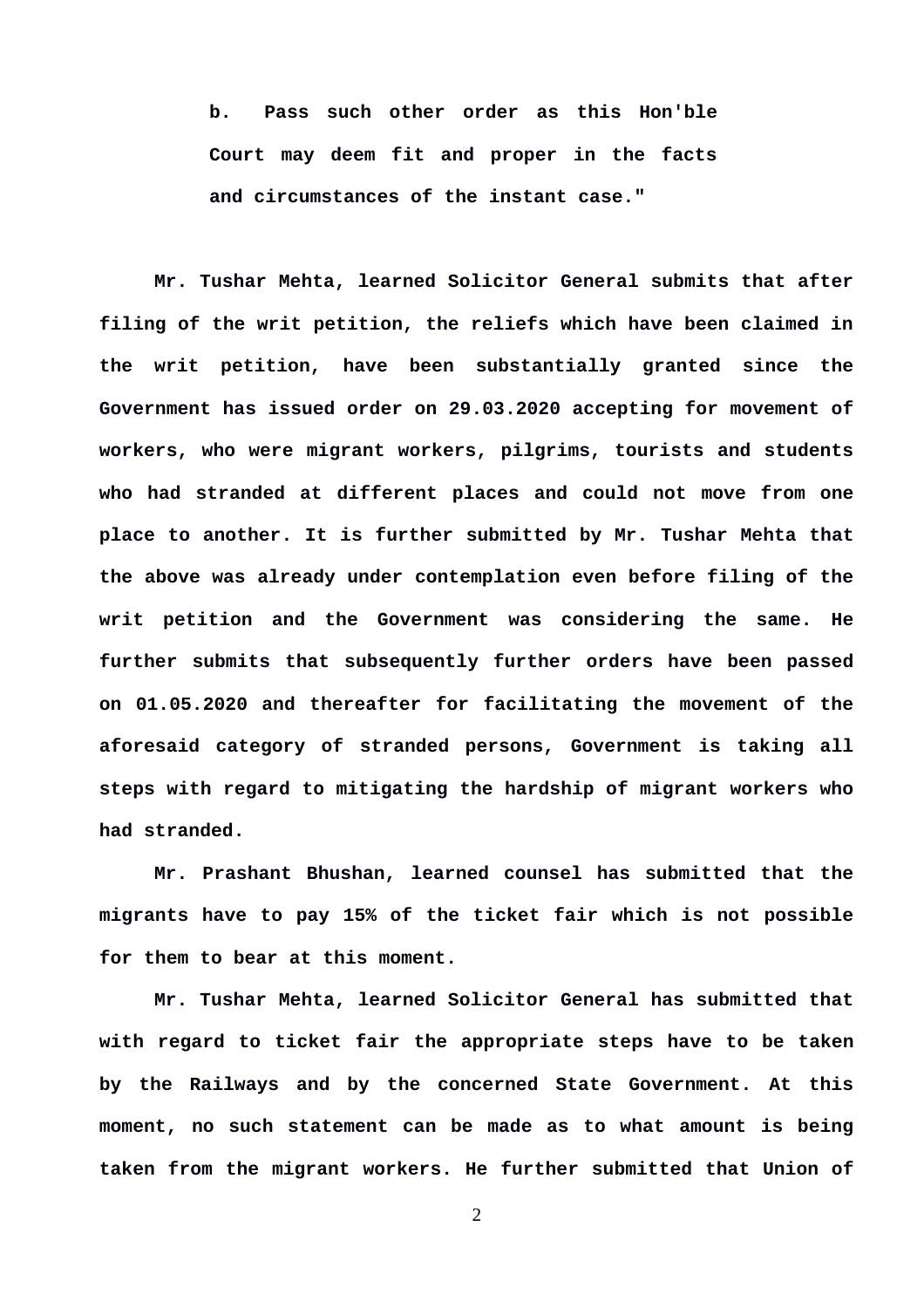**India with the consultation of State Government and Railways are taking all necessary steps for movement of the migrant workers who are stranded.**

**As noted above, in the writ petition direction was prayed for to the Respondents to allow migrant workers across the country to return to their hometowns and villages after conducting necessary testing for COVID-19 and to arrange for their safe travel by providing necessary transportation. The order dated 29.04.2020 issued by the Government of India, Ministry of Home Affairs subclause (iv) under Clause 17 on movement of persons, the Government of India had allowed the movement by directing all States/Union Territories to designate nodal authorities and develop standard protocols for receiving and sending such stranded persons. The main relief which was sought in the writ petition, thus, stood substantially satisfied by the aforesaid order.** 

**The order dated 01.05.2020 issued by the Ministry of Railways has also been placed before us where the Railways has decided to run "Shramik Special" trains to move migrant workers, tourists, students and other persons stranded at different places due to lock down. Necessary modalities for such transportation has to be implemented by the concerned States/Union Territories in collaboration with the Railways. Insofar as charging of 15% of Railway tickets' amount from workers, it is not for this Court to issue any order under Article 32 regarding the same, it is the concerned State/Railways to take necessary steps under the relevant guidelines.**

**Certain other difficulties have been pointed by Shri Prashant**

3